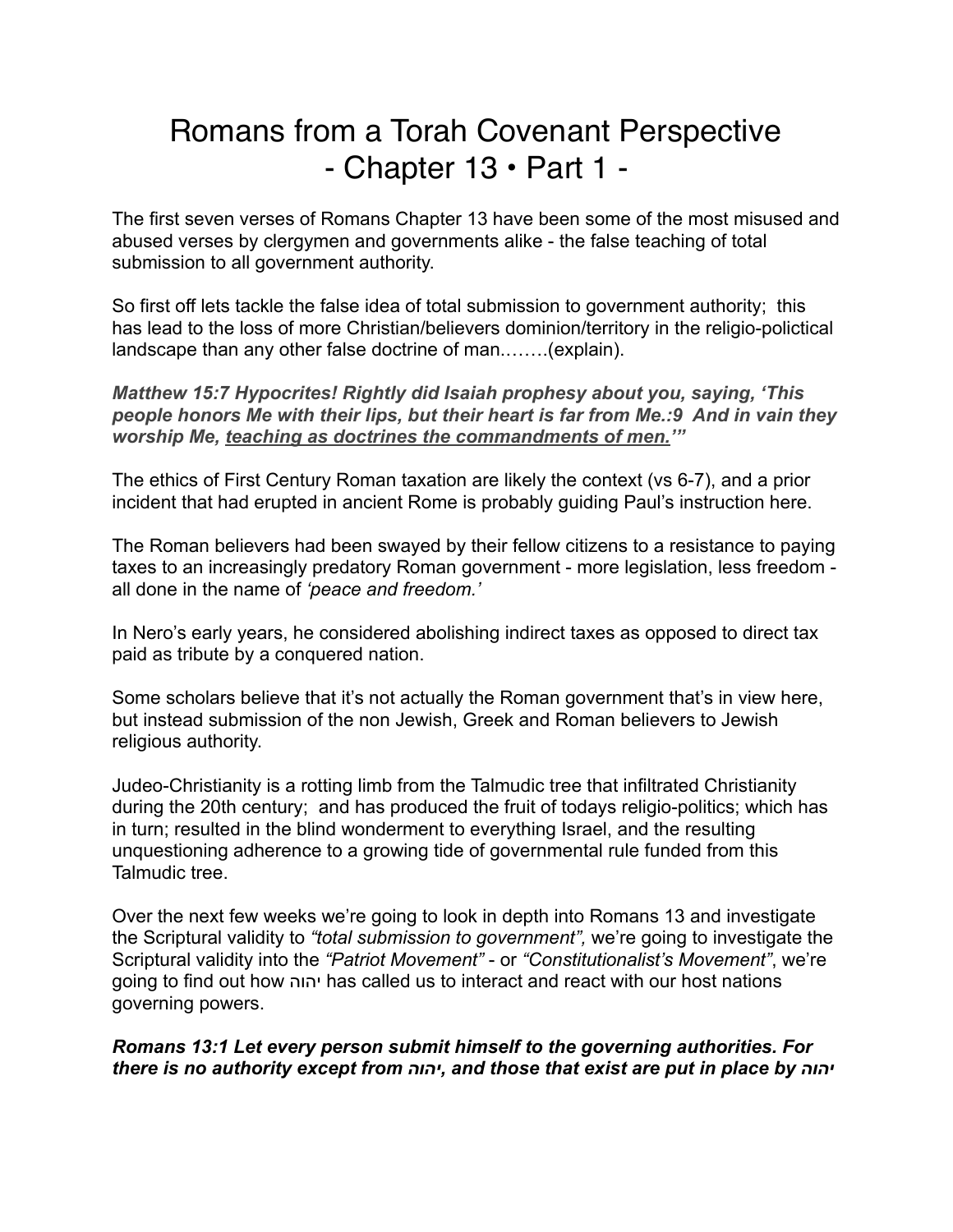*Romans 13:2 So whoever opposes the authority has resisted YHWH's direction, and those who have resisted will bring judgment on themselves.* 

*Romans 13:3 For leaders cause no fear for good behavior, but for bad. Now if you do not want to fear the authority, do what is good and you will get his approval—*

*Romans 13:4 for he is YHWH's servant to you for your good. But if you do evil, be afraid—for he does not carry the sword for no reason; for he is YHWH's servant, an avenger who inflicts punishment on the evildoer* 

*Romans 13:5 Therefore it is necessary to be in submission—not only because of punishment but also because of conscience.* 

*Romans 13:6 For this reason you also pay taxes, for the authorities are YHWH' servants, attending diligently to this very thing.*

*Romans 13:7 Pay to everyone what is due them—tribute to whom tribute is due; tax to whom tax is due; respect to whom respect is due; honor to whom honor is due. Fulfilling the Law Through Love.* 

**Vs. 1-7 the Judeo-Christian interpretation:** יהוה has established the governing authorities therefore it's our duty and honor to submit to them in decree and judgement at any given time.

Now we know from the backdrop of the Tanakh that on the whole the governments of the world have been established by יהוה at least in some function:

*Isaiah 45:1 Thus says יהוה to Cyrus, His anointed, whom I have taken by the right hand, to subdue nations before him and to loose the loins of kings, to open doors before him so that gates will not be shut.* 

*Proverbs 8:15 By me kings reign, and rulers decree justice, By me princes rule, and nobles, all who judge rightly.* 

*John 19:11 Yeshua said, " You would have no authority over me, unless it had been given you from above."* 

But none of these verses support blind obedience, in-fact the bible warns us that…..

*Hosea 5:11 Ephraim is oppressed and broken in judgment, because he willingly walked after the commandments of man.* 

*Acts 17:5 And the unbelieving Jews (there's you're Talmudic root) ,having been moved with envy, and having taken to them, certain lewd fellows of the baser sort, and having made a crowd, were setting the city in an uproar; having assailed also the house of Jason, they were seeking them to bring them to the populace,*

*Act 17:6 and not having found them, they drew Jason and certain brethren unto the city rulers, calling aloud—'These, having put the world in commotion, are also here present, 7 whom Jason hath received; and these all do contrary to the*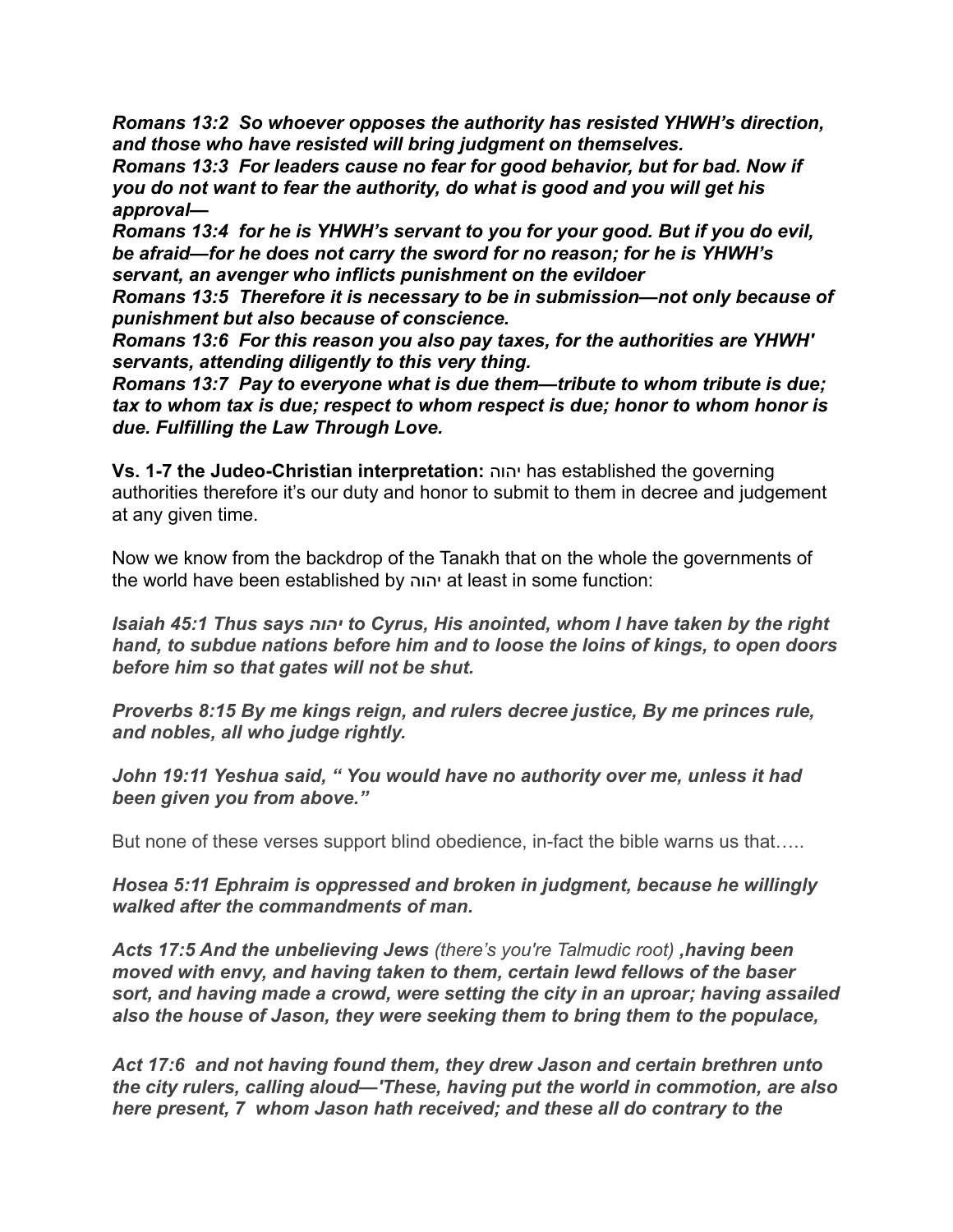### *decrees of Caesar, saying another to be king—Yahusha' 8 And they troubled the multitude and the city rulers, hearing these things, 9 and having taking security from Jason and the rest, they let them go.*

The Talmudic Jews - V.5; filled with hate and envy for the followers of Yahusha sought to bring them in front of the cities governing authorities and set them up as adversaries to the state based upon presumptions and assumptions, drawing them into the system and leading them into the loose, from which they could easily hang themselves.

Meekness; is strength under control: *Now the man Moses was very meek, above all the men which were upon the face of the earth…The meek will he guide in judgment: and the meek will he teach his way……But the meek shall inherit the earth; and shall delight themselves in the abundance of peace…..יהוה lifteth up the meek: he casteth the wicked down to the ground……But with righteousness shall he judge the poor, and reprove with equity for the meek of the earth…..unto the meek; he hath sent me to proclaim liberty to the captives, and the opening of the prison to them that are bound;…..Blessed are the meek: for they shall inherit the earth.* 

Yahusha's disciples obviously preached and lived an unconditional submission to King Yahusha in contrast to a limited submission to worldly governing authorities, always ready to resist and disobey a Nero - or; anti-Christ authority!

### *"Rebellion to tyrants is obedience to God." Thomas Jefferson.*

*Acts 5:29, 41-42 Then Peter and the other apostles answered and said, We ought to obey יהוה rather than men……And they departed from the presence of the council, rejoicing that they were counted worthy to suffer shame for his name. And daily in the temple, and in every house, they ceased not to teach and preach Yahusha Ha Moshiach.*

Be careful where you stand: *Proverbs 17:15 He that justifieth the wicked, and he that condemneth the just, even they both are abomination to יהוה .*

## *Romans 13:1 Let every person submit himself to the governing authorities. For there is no authority except from יהוה, and those that exist are put in place by יהוה.*

**Judeo-Christian interpretation:** *God has established every ruler so believers should submit to those God has placed over them."* 

A rulers authority has limits - יהוה has given no absolute and unlimited power to man above the law.

British jurist Sir William Blackstone encapsulated v. 1 well in 1765 when he said; *"no human laws are of any validity if contrary to this; the law of God."*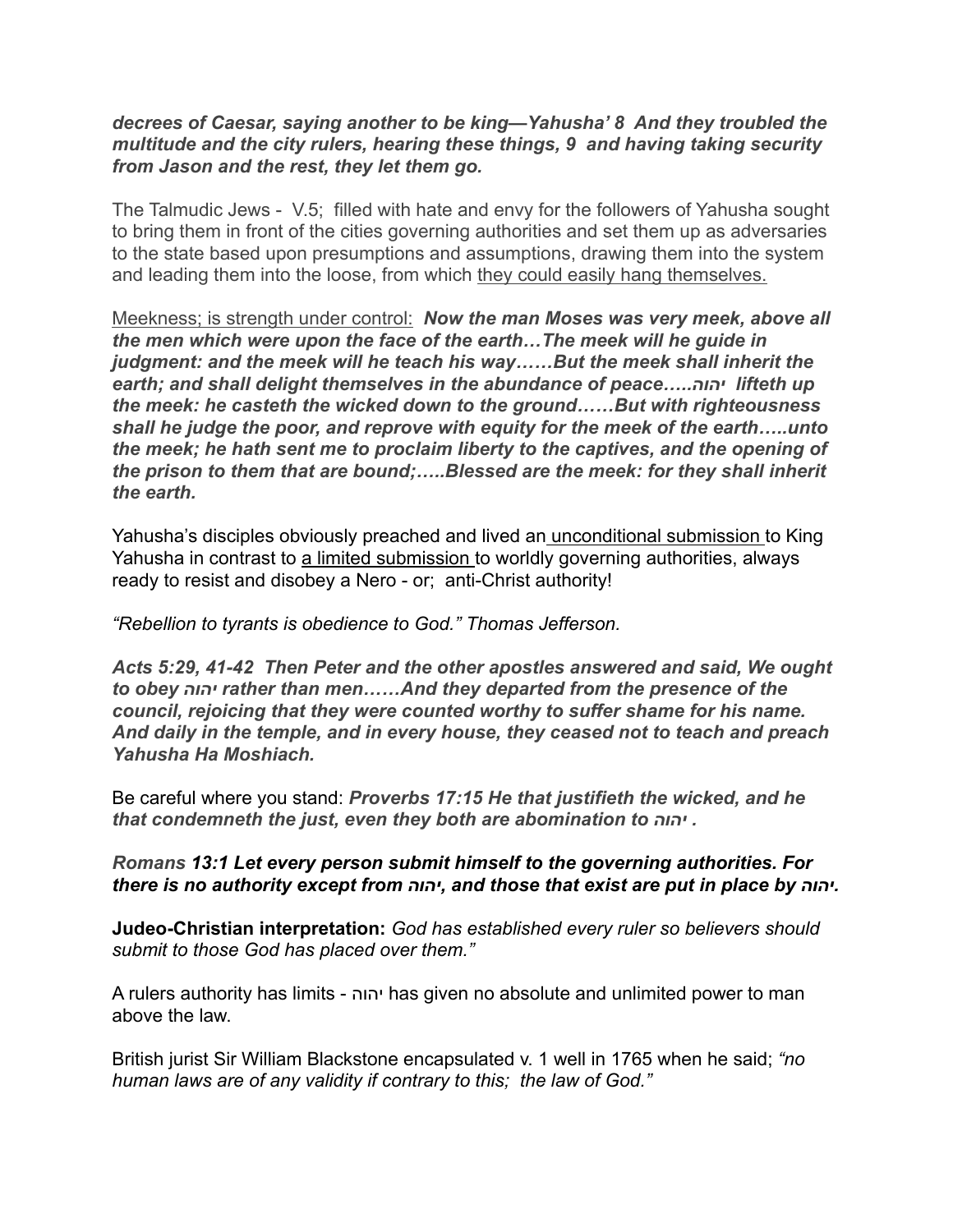Paul is informing the Romans community that they're to obey the laws of the magistrates so far as they govern according to the law of יהוה.

But look; Paul is also commanding the governing authorities themselves to be in subjection to יהוה's laws; they're not above the laws themselves, but bound by them….

and any magistrate that takes upon himself to act contrary to what Paul makes the duty of those in authority; then neither is that power nor that magistrate ordained by יהוה they just disqualified themselves by their actions (Caiaphus), so consequently, to such a magistrate no subjection is commanded or due.

Such a magistrate or power the Roman believers aren't forbidden to resist, because by doing so they're not resisting a magistrate or power; but a pirate, a tyrant and an enemy.

**In the 1770's Pastor Samuel West** said before the signing of the Declaration of Independence; *"the same principles which oblige us to submit to government do equally oblige us to resist tyranny; or that tyranny and magistracy are so opposed to each other that where the one begins the other ends."* 

Believers have always had to reject civil authority when it becomes a conflict of interest; a civil authority that isn't set up and sanctioned by יהוה and is no longer enforcing His laws is not a legitimate authority according to Paul in V.1……*"let every soul be subject unto the higher powers. For there is no power if not of Elohim."* 

## *Romans 13:2 So whoever opposes the authority has resisted YHWH's direction, and those who have resisted will bring judgment on themselves.*

**Judeo-Christian interpretation:** *"If you resist the governing authorities you're rebelling against God and you'll be punished by God".* 

The fact is we live in *"MYSTERY, BABYLON THE GREAT, THE MOTHER OF HARLOTS AND ABOMINATIONS OF THE EARTH."* 

V.2 Paul is saying believers being in resistance or rebellion against authority is wrong……*but* only against lawful or Yah-commissioned government authority is his point!

*Ephesians 5:11 And have no fellowship with the unfruitful works of darkness, but rather expose them.*

Paul's saying, that resisting a just authority, which is inline with יהוה is wrong. You'd be resisting יהוה and therefore you'd be punished by Him.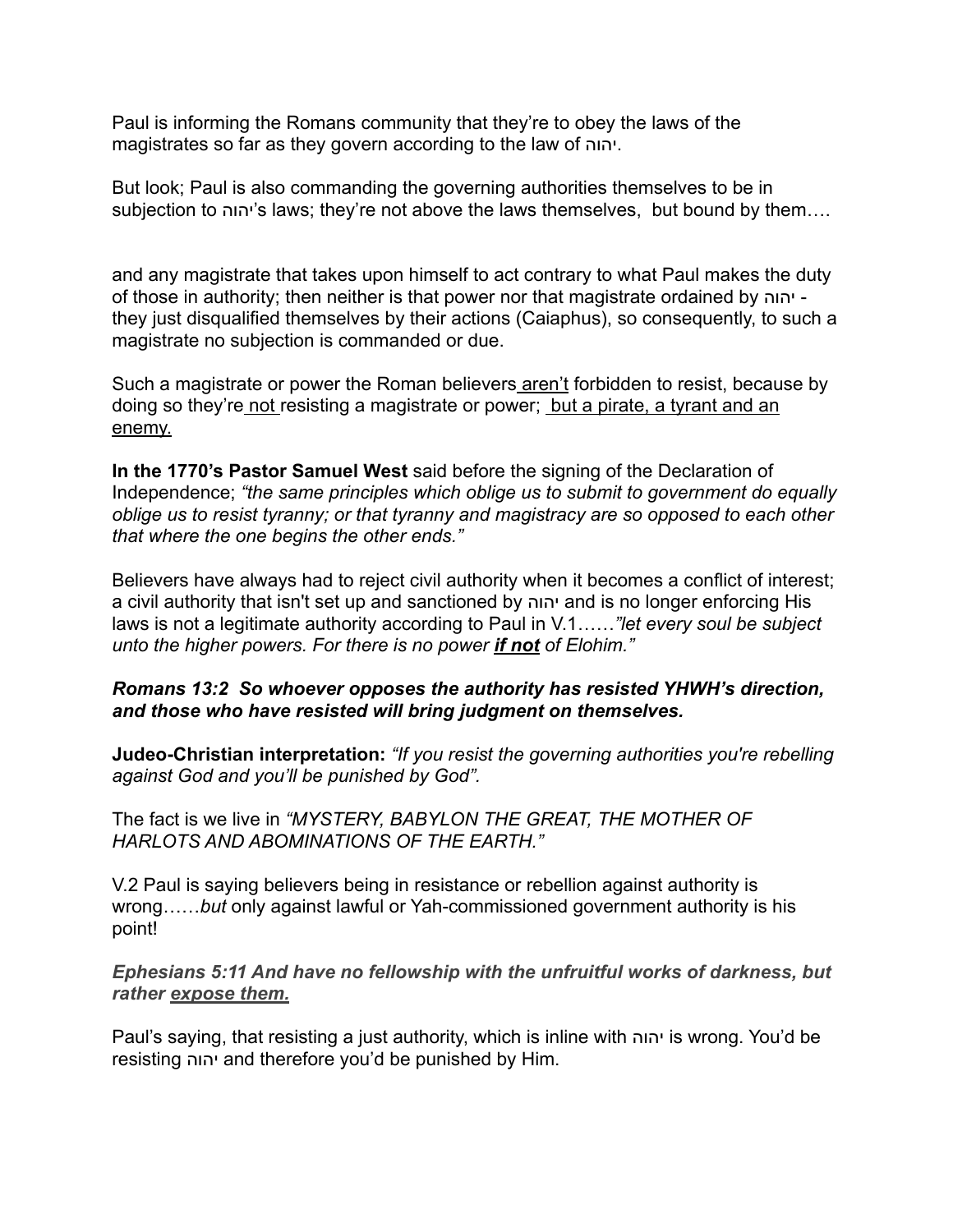But this verse *isn;'t saying* that those who resist *unreasonable powers* which are contrary to the law of יהוה are resisting יהוה - *heaven forbid no!* Resisting those who resist YHWH's will is not the same thing as resisting יהוה.

Daniel committed a crime against the ruling authorities, but he committed no crime against יהוה or against the king when he prayed from his room in violation of the ruling edict.

*Daniel 6:21 Then said Daniel unto the king, O king, live for ever. 22 My Elohim hath sent his angel, and hath shut the lions' mouths, that they have not hurt me: forasmuch as before him innocency was found in me; and also before thee, O king, have I committed no crime.* 

*Romans 13:3 For rulers are not a terror to good works, but to the evil. Now if you do not want to fear the authority, do what is good and you will get his approval 4 for he is YHWH's servant to you for your good.* 

**Judeo-Christian interpretation:** *be quite, get inline, be a good citizen and you'll be left alone.* 

V. 3 now begins to unravel the *"total submission to government"* camps theology.

Paul is speaking of civil rulers, to which believers are to be obedient to because they're godly rulers who're exercising their office and power as benefactors to society.

The cilvi rulers are serving both the believing community and society at large.

 (*Rome had many pro Jewish laws on the books regarding worship and public assembly*), because of this service they're not going to be a *'terror to good works', 'but to the evil (in society).'* 

In this case they're YHWH's ministers for good because they protect the believers and society from the evil and execute wrath upon those that do the evil.

V.3 If rulers aren't *'a terror for evil'* and if rulers don't *'praise the good works'* of the believing community as it serves society then we're not to acquiesce to their rule.

Were the governing authorities being *'a terror to evil'* or *'a terror to good works'* in Acts 4:1 when Peter and John were rounded up before the civil rulers for preaching Yahusha, and doing the *'good works'* in the healing of the cripple?

Were the civil authorities being *'a terror to evil'* or *'a terror to good works'* when they threatened them and commanded them not to speak the name of Yahusha and teach his doctrine as they understood it? *"We ought to obey Yah rather than man!"*